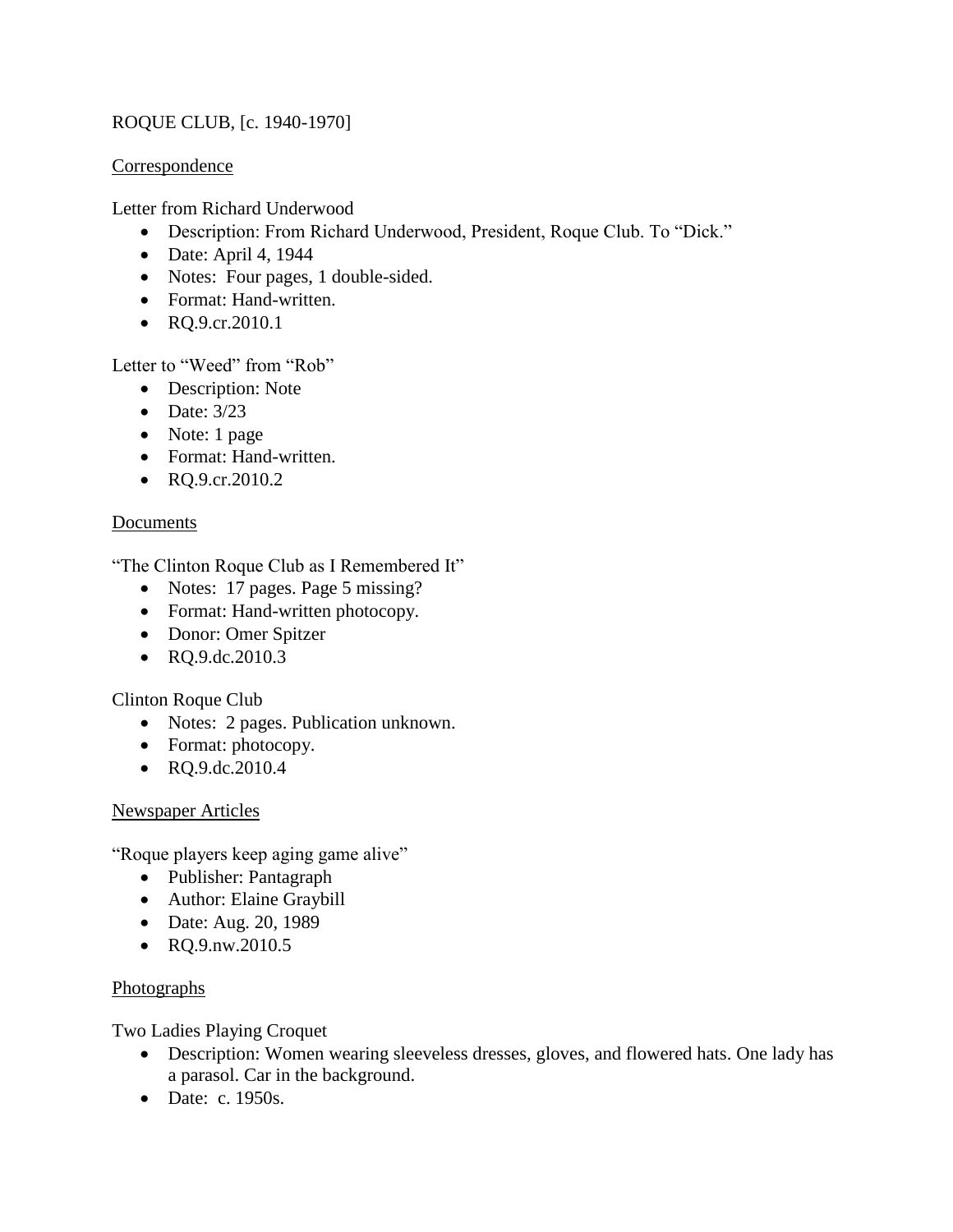- Notes: Photograph curled at the edges.
- Duplicate: Similar to image RQ.9.ph.2010.7
- Size:  $12.8 \times 17.7$  cm.
- Format: black and white
- Donor: Pat Carter and Myron Storey Estate, October 2009.
- RQ.9.ph.2010.6

Two Ladies Playing Croquet

- Description: Women wearing sleeveless dresses, gloves, and flowered hats. One lady has a parasol. Lady playing is looking at camera.
- Date: c. 1950s.
- Notes: Photograph curled at the edges.
- Duplicate: Similar to image RQ.9.ph.2010.6. Same as next image RQ.9.ph.2010.8.
- $\bullet$  Size: 12.9 x 17.7 cm.
- Format: black and white
- Donor: Pat Carter and Myron Storey Estate, October 2009.
- RQ.9.ph.2010.7

Two Ladies Playing Croquet

- Description: Women wearing sleeveless dresses, gloves, and flowered hats. One lady has a parasol. Lady playing is looking at camera.
- Date: c. 1950s.
- Notes: Photograph curled at the edges.
- Duplicate: Same as RQ.9.ph.2010.7
- $\bullet$  Size: 12.9 x 17.7 cm.
- Format: black and white
- Donor: Pat Carter and Myron Storey Estate, October 2009.
- RQ.9.ph.2010.8

Group Shot

- Description: Women wearing dresses, gloves, and flowered hats. One lady has a parasol. Standing in front of the Clinton Roque Club building. Fourteen people.
- Date: c. 1950s.
- Notes: Photograph curled at the edges. May Storey marked with an X.
- Size:  $17.7 \times 12.8$  cm.
- Format: black and white
- Donor: Pat Carter and Myron Storey Estate, October 2009.
- RQ.9.ph.2010.9

Four Ladies Playing Croquet

- Description: Women wearing costumes: two aliens with antennae, two prairie with bonnets.
- Date: c.  $1950s$
- Notes: Photograph curled at the edges.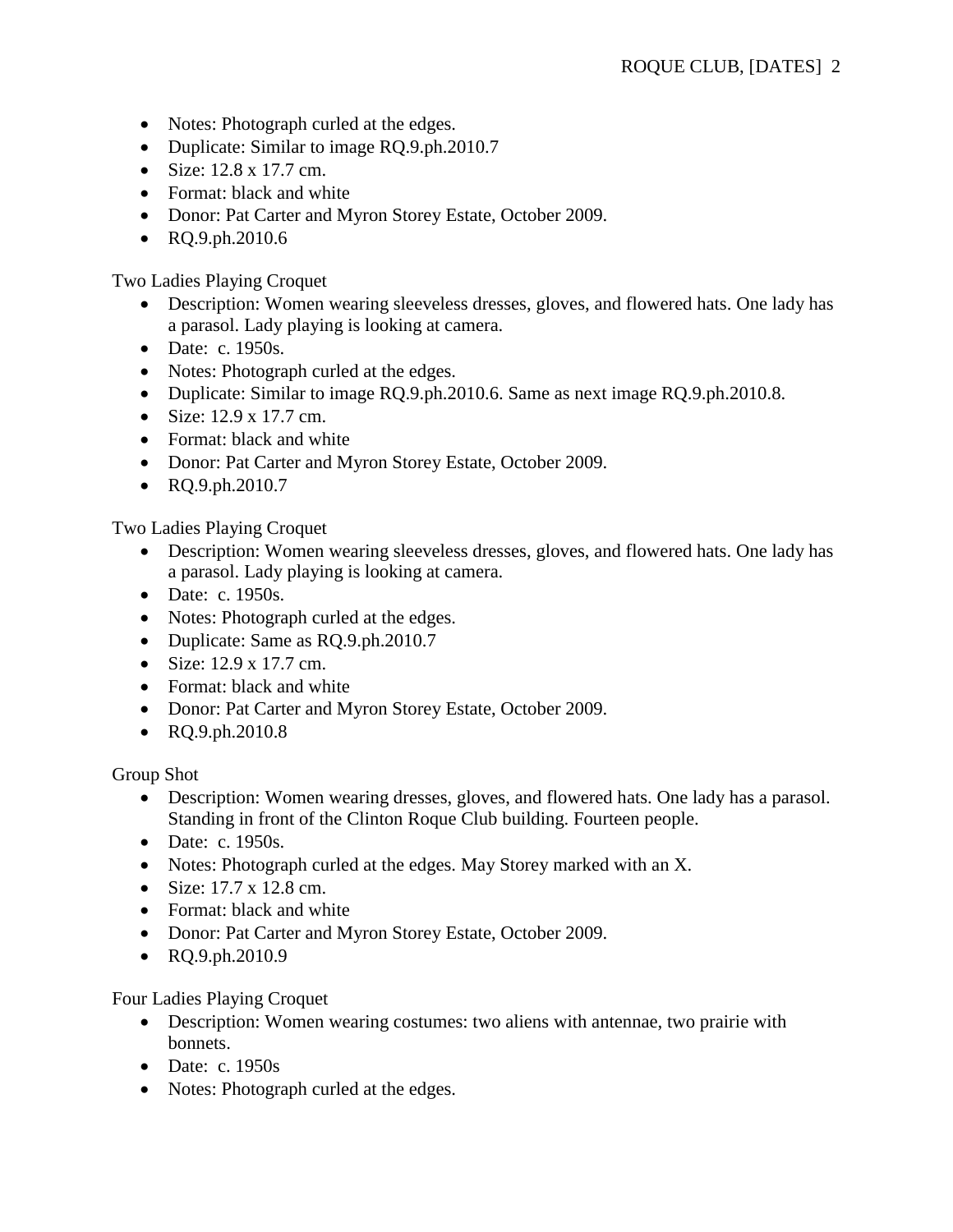- $\bullet$  Size: 17.7 x 12.7 cm.
- Format: black and white
- Donor: Pat Carter and Myron Storey Estate, October 2009.
- $\bullet$  RO.9.ph.2010.10

Group Shot

- Description: Women wearing costumes. Some as aliens with antennae, some with aprons and bonnets. 18 women standing in front of Roque Club building.
- Date: c. 1950s-60s
- Notes: Photograph curled at the edges. Left corner bent.
- Duplicate: Same as RQ.9.ph.2010.12.
- $\bullet$  Size: 17.7 x 12.7 cm.
- Format: black and white
- Donor: Pat Carter and Myron Storey Estate, October 2009.
- RQ.9.ph.2010.11

Group Shot

- Description: Women wearing costumes. Some as aliens with antennae, some with aprons and bonnets. 18 women standing in front of Roque Club building.
- $\bullet$  Date: c. 1950s-60s
- Notes: Photograph curled at the edges.
- Duplicate: Same as RQ.9.ph.2010.11.
- $\bullet$  Size: 17.7 x 12.7 cm.
- Format: black and white
- Donor: Pat Carter and Myron Storey Estate, October 2009.
- RQ.9.ph.2010.12

Group Shot

- Description: Women wearing costumes. Some as aliens with antennae, some with aprons. 13 women standing in front of Roque Club building.
- Date: c. 1950s-60s
- Notes: Photograph curled at the edges.
- Duplicate: Same as RQ.9.ph.2010.14.
- Size:  $12.8 \times 17.7$  cm.
- Format: black and white
- Donor: Pat Carter and Myron Storey Estate, October 2009.
- RQ.9.ph.2010.13

Group Shot

- Description: Women wearing costumes. Some as aliens with antennae, some with aprons. 13 women standing in front of Roque Club building.
- Date: c. 1950s-60s
- Notes: Photograph curled at the edges.
- Duplicate: Same as RQ.9.ph.2010.13